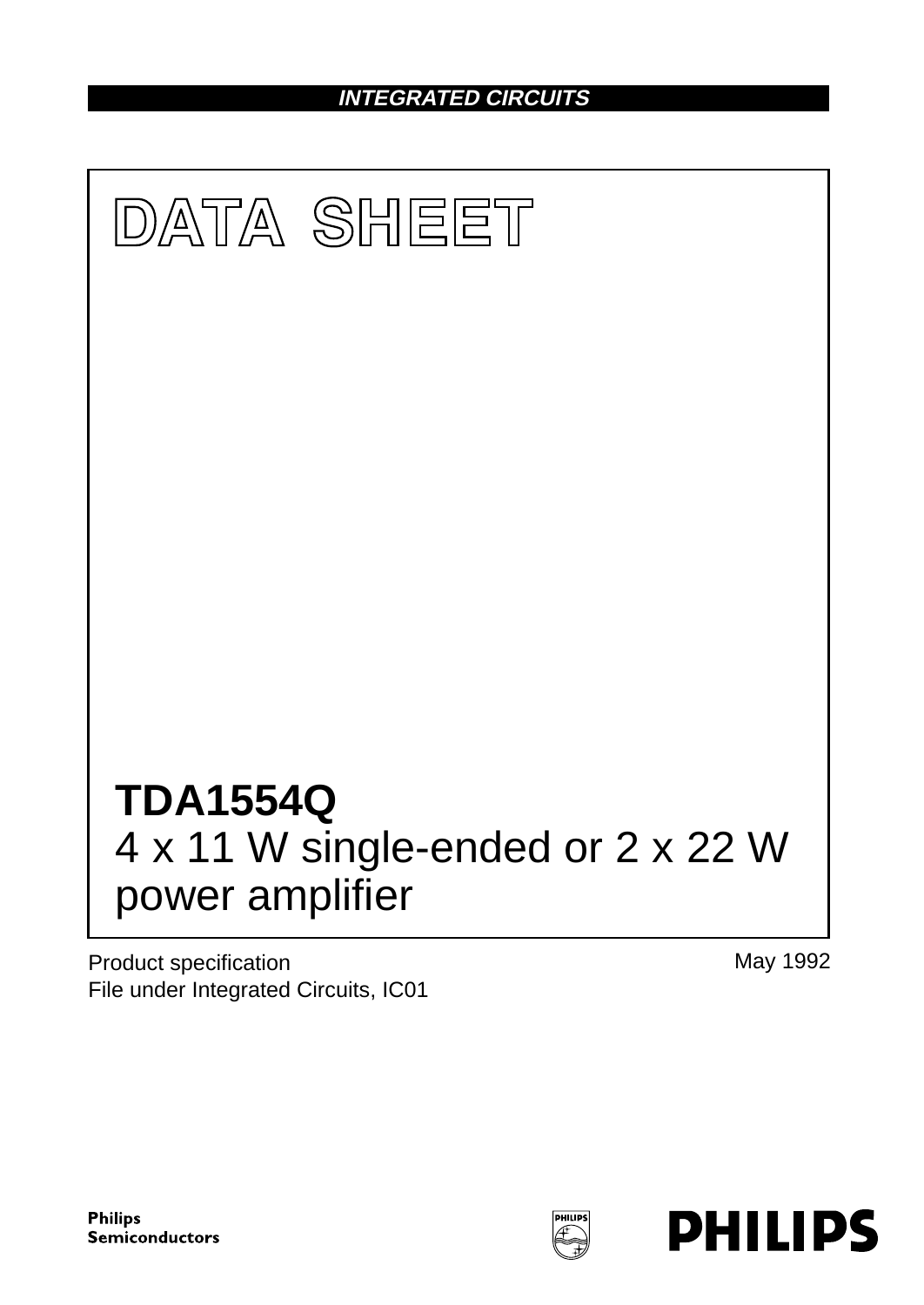### **GENERAL DESCRIPTION**

The TDA1554Q is an integrated class-B output amplifier in a 17-lead single-in-line (SIL) plastic power package. The circuit contains 4 x 11 W single-ended or 2 x 22 W bridge amplifiers. The device is primarily developed for car radio applications.

### **Features**

- Requires very few external components
- Flexibility in use − Quad single-ended or stereo BTL
- High output power
- Low offset voltage at outputs (important for BTL)
- Fixed gain
- Good ripple rejection
- Mute/stand-by switch
- Load dump protection
- AC and DC short-circuit-safe to ground and  $V_P$
- Thermally protected
- Reverse polarity safe
- Capability to handle high energy on outputs ( $V_P = 0$  V)
- Protected against electrostatic discharge
- No switch-on/switch-off plop
- Low thermal resistance
- Identical inputs (inverting and non-inverting)
- Flexible leads.

## **QUICK REFERENCE DATA**

| <b>PARAMETER</b>                | <b>CONDITIONS</b>            | <b>SYMBOL</b>          | MIN. | TYP. | MAX. | <b>UNIT</b> |
|---------------------------------|------------------------------|------------------------|------|------|------|-------------|
| Supply voltage range            |                              |                        |      |      |      |             |
| operating                       |                              | $V_{\mathsf{P}}$       | 6.0  | 14.4 | 18.0 | V           |
| Repetitive peak output current  |                              | <b>I</b> ORM           |      |      | 4    | A           |
| Total quiescent current         |                              | $I_{\text{tot}}$       |      | 80   | 160  | mA          |
| Stand-by current                |                              | $I_{sb}$               |      | 0.1  | 100  | μA          |
| <b>Stereo BTL application</b>   |                              |                        |      |      |      |             |
| Output power                    | $R_1 = 4 \Omega$ ; THD = 10% | $P_0$                  | 20   | 22   |      | W           |
| Supply voltage ripple rejection |                              | <b>RR</b>              | 48   |      | —    | dB          |
| Noise output voltage            |                              |                        |      |      |      |             |
| (RMS value)                     | $R_S = 0 \Omega$             | $V_{\textsf{no(rms)}}$ |      | 70   |      | $\mu$ V     |
| Input impedance                 |                              | $ Z_1 $                | 25   | 30   | 38   | $k\Omega$   |
| DC output offset voltage        |                              | $ \Delta V_o $         |      |      | 100  | mV          |
| Quad single-ended application   |                              |                        |      |      |      |             |
| Output power                    | $THD = 10%$                  |                        |      |      |      |             |
|                                 | $R_1 = 4 \Omega$             | $P_0$                  |      | 6    |      | W           |
|                                 | $R_1 = 2 \Omega$             | $P_0$                  |      | 11   |      | W           |
| Supply voltage ripple rejection |                              | <b>RR</b>              | 48   |      |      | dB          |
| Noise output voltage            |                              |                        |      |      |      |             |
| (RMS value)                     | $R_S = 0 \Omega$             | $V_{no(rms)}$          |      | 50   | —    | $\mu$ V     |
| Input impedance                 |                              | $ Z_1 $                | 50   | 60   | 75   | $k\Omega$   |

## **PACKAGE OUTLINE**

17-lead SIL-bent-to-DIL; plastic power (SOT243R); SOT243-1; 1996 July 23.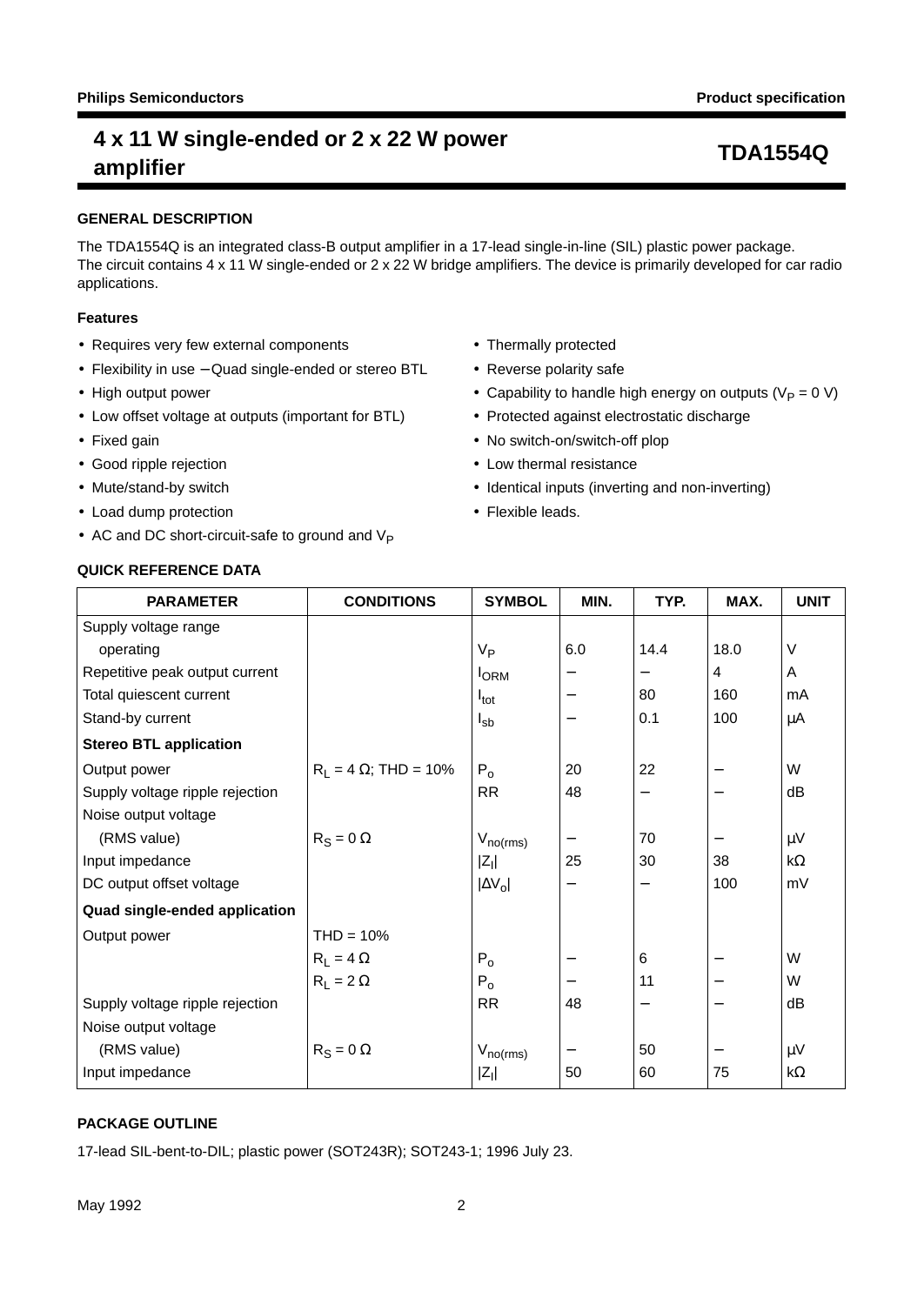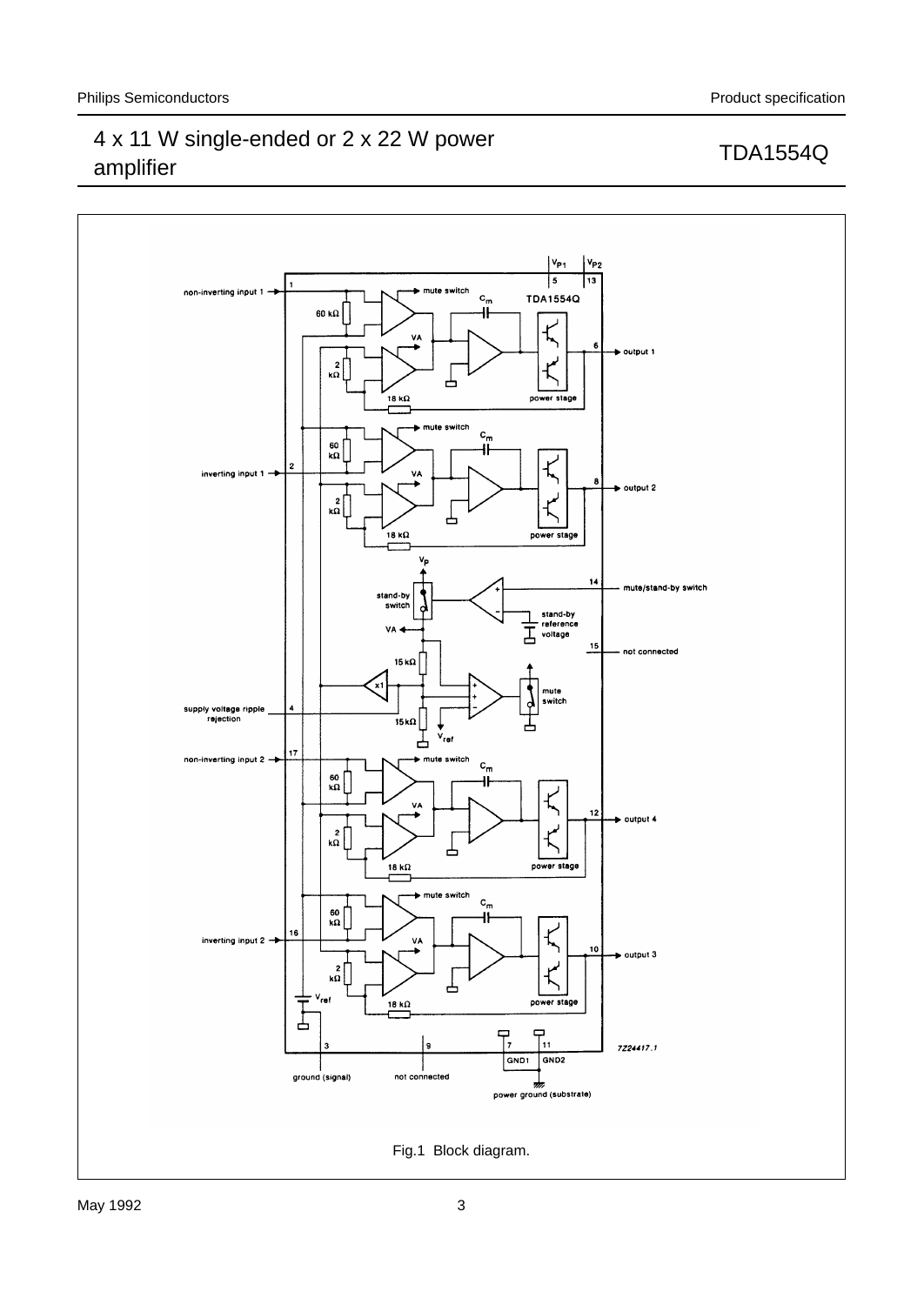## **PINNING**

| 1 | NINV <sub>1</sub>          | non-inverting input 1           | 9  | n.c.              | not connected              |
|---|----------------------------|---------------------------------|----|-------------------|----------------------------|
| 2 | INV <sub>1</sub>           | inverting input 1               | 10 | OUT <sub>3</sub>  | output 3                   |
| 3 | <b>GND</b>                 | ground (signal)                 | 11 | GND <sub>2</sub>  | power ground 2 (substrate) |
| 4 | <b>RR</b>                  | supply voltage ripple rejection | 12 | OUT <sub>4</sub>  | output 4                   |
| 5 | $\mathsf{V}_{\mathsf{P1}}$ | positive supply voltage 1       | 13 | $V_{P2}$          | positive supply voltage 2  |
| 6 | OUT <sub>1</sub>           | output 1                        | 14 | M/SS              | mute/stand-by switch       |
| 7 | GND1                       | power ground 1 (substrate)      | 15 | n.c.              | not connected              |
| 8 | OUT <sub>2</sub>           | output 2                        | 16 | IN <sub>V2</sub>  | inverting input 2          |
|   |                            |                                 | 17 | NIN <sub>V2</sub> | non-inverting input 2      |

### **FUNCTIONAL DESCRIPTION**

The TDA1554Q contains four identical amplifiers with differential input stages (two inverting and two non-inverting) and can be used for single-ended or bridge applications. The gain of each amplifier is fixed at 20 dB (26 dB in BTL). A special feature of this device is:

### **Mute/stand-by switch**

- low stand-by current  $(< 100 \mu A)$
- low mute/stand-by switching current (low cost supply switch)
- mute facility

### **RATINGS**

Limiting values in accordance with the Absolute Maximum System (IEC 134)

| <b>PARAMETER</b>                      | <b>CONDITIONS</b> | <b>SYMBOL</b>                | MIN.                     | MAX.           | <b>UNIT</b> |
|---------------------------------------|-------------------|------------------------------|--------------------------|----------------|-------------|
| Supply voltage                        |                   |                              |                          |                |             |
| operating                             |                   | V <sub>P</sub>               |                          | 18             | $\vee$      |
| non-operating                         |                   | V <sub>Р</sub>               |                          | 30             | V           |
| load dump protected                   | during 50 ms;     |                              |                          |                |             |
|                                       | $t_r \geq 2.5$ ms | V <sub>P</sub>               | -                        | 45             | $\vee$      |
| Non-repetitive peak output current    |                   | <b>I</b> OSM                 | $\overline{\phantom{0}}$ | 6              | A           |
| Repetitive peak output current        |                   | <b>I</b> ORM                 |                          | $\overline{4}$ | A           |
| Storage temperature range             |                   | ${\mathsf T}_{\textsf{stg}}$ | $-55$                    | $+150$         | $^{\circ}C$ |
| Junction temperature                  |                   | T,                           |                          | 150            | $^{\circ}C$ |
| AC and DC short-circuit-safe voltage  |                   | V <sub>PSC</sub>             |                          | 18             | $\vee$      |
| Energy handling capability at outputs | $V_P = 0 V$       |                              |                          | 200            | mJ          |
| Reverse polarity                      |                   | $V_{PR}$                     | -                        | 6              | $\vee$      |
| Total power dissipation               | see Fig.2         | $P_{\text{tot}}$             |                          | 60             | W           |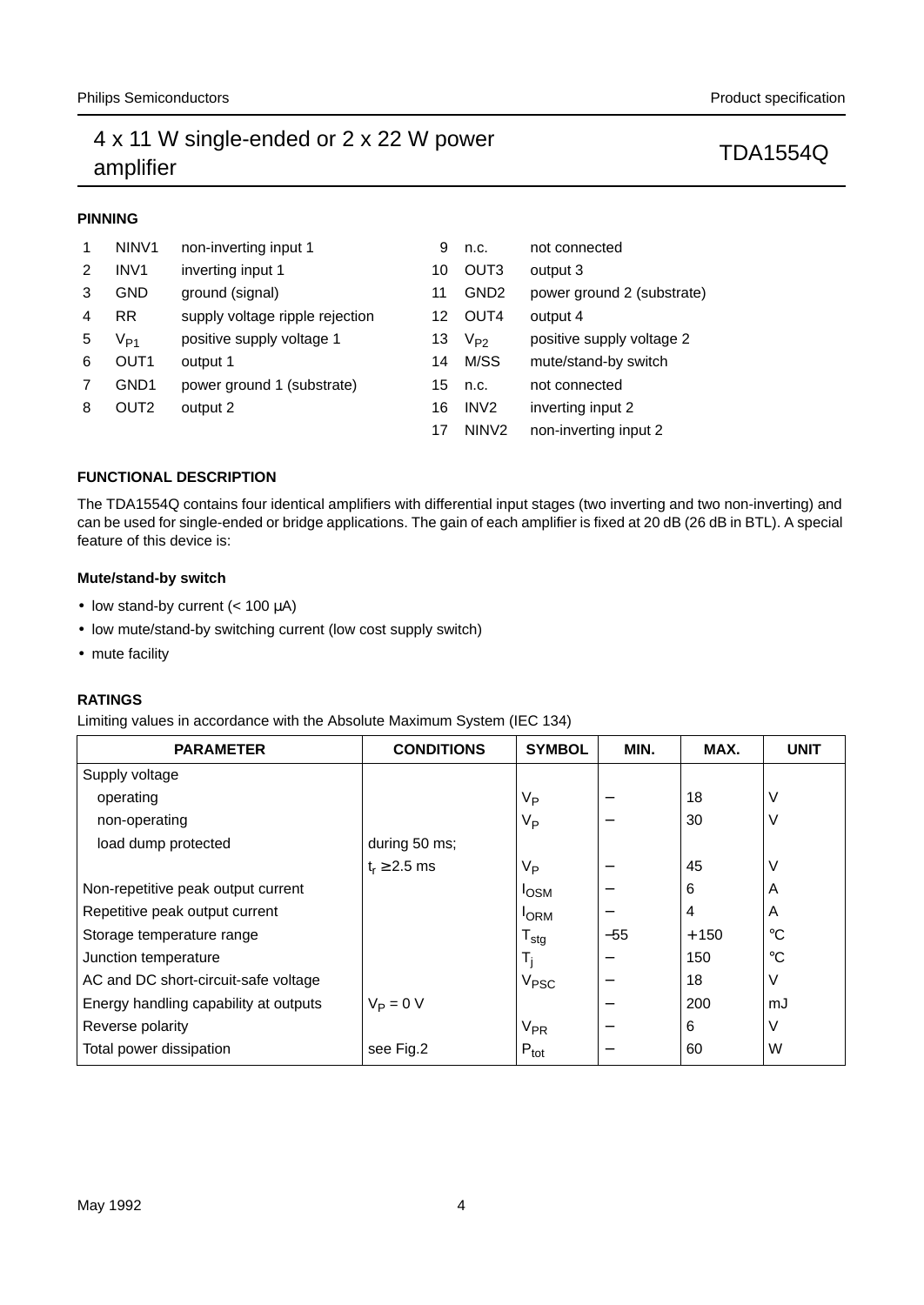

## **DC CHARACTERISTICS**

 $V_P = 14.4$  V; T<sub>amb</sub> = 25 °C; measurements taken using Fig.4; unless otherwise specified

| <b>PARAMETER</b>                   | <b>CONDITIONS</b>  | <b>SYMBOL</b>                | MIN.                     | TYP. | MAX.                     | <b>UNIT</b> |
|------------------------------------|--------------------|------------------------------|--------------------------|------|--------------------------|-------------|
| <b>Supply</b>                      |                    |                              |                          |      |                          |             |
| Supply voltage range               | note 1             | V <sub>P</sub>               | 6.0                      | 14.4 | 18.0                     | V           |
| Total quiescent current            |                    | <sup>I</sup> tot             | $\qquad \qquad$          | 80   | 160                      | mA          |
| DC output voltage                  | note 2             | $V_{\rm O}$                  | $\overline{\phantom{m}}$ | 6.9  |                          | V           |
| DC output offset voltage           |                    | $ \Delta V_O $               | $\overline{\phantom{m}}$ | —    | 100                      | mV          |
| Mute/stand-by switch               |                    |                              |                          |      |                          |             |
| Switch-on voltage level            |                    | $V_{ON}$                     | 8.5                      | —    | $\overline{\phantom{m}}$ | V           |
| <b>Mute condition</b>              |                    | $\mathsf{V}_{\mathsf{mute}}$ | 3.3                      |      | 6.4                      | V           |
| Output signal in mute              | $V_1 = 1$ V (max); |                              |                          |      |                          |             |
| position                           | $f = 1$ kHz        | $V_{\rm O}$                  | $\overline{\phantom{m}}$ | —    | $\overline{2}$           | mV          |
| DC output offset voltage           |                    |                              |                          |      |                          |             |
| (between pins 6 to 8 and 10 to 12) |                    | $ \Delta V_O $               |                          |      | 100                      | mV          |
| <b>Stand-by condition</b>          |                    | $\rm V_{sb}$                 | $\Omega$                 |      | $\overline{2}$           | V           |
| DC current in                      |                    |                              |                          |      |                          |             |
| stand-by condition                 |                    | <sup>l</sup> sb              | $\qquad \qquad$          |      | 100                      | μA          |
| Switch-on current                  |                    | $I_{SW}$                     | $\qquad \qquad$          | 12   | 40                       | μA          |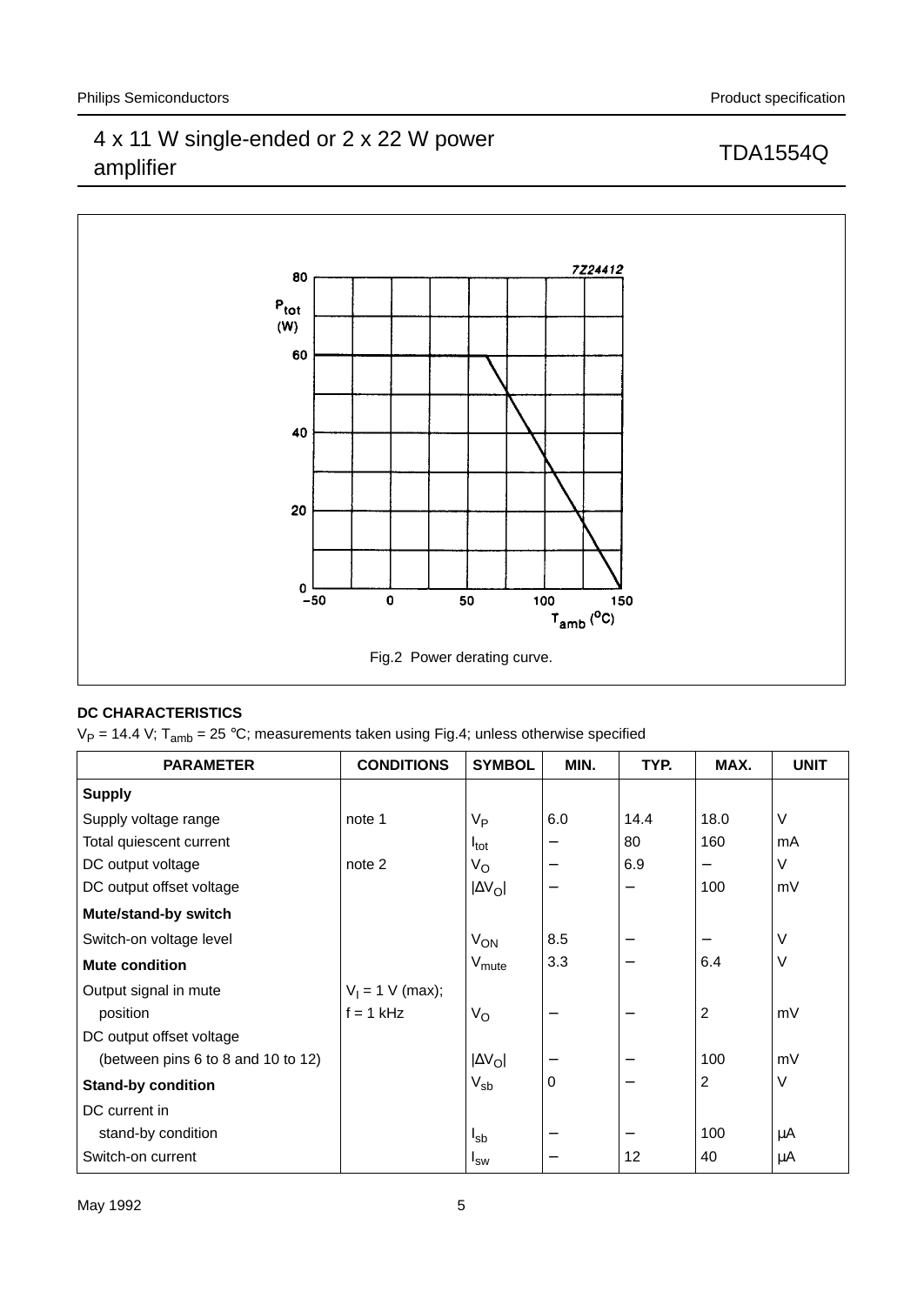## **AC CHARACTERISTICS**

 $V_P$  = 14.4 V; R<sub>L</sub> = 4 Ω; f = 1 kHz; T<sub>amb</sub> = 25 °C; measurements taken using Fig.3 for stereo BTL application and Fig.4 for quad single-ended application unless otherwise specified

| <b>PARAMETER</b>                | <b>CONDITIONS</b>              | <b>SYMBOL</b>        | MIN.                     | TYP.                     | MAX.                     | <b>UNIT</b> |
|---------------------------------|--------------------------------|----------------------|--------------------------|--------------------------|--------------------------|-------------|
| <b>Stereo BTL application</b>   |                                |                      |                          |                          |                          |             |
| Output power                    | $THD = 0.5%$                   | $P_0$                | 15                       | 17                       | $\overline{\phantom{m}}$ | W           |
|                                 | $THD = 10%$                    | $P_0$                | 20                       | 22                       |                          | W           |
| Output power at $V_P = 13.2$ V  | $THD = 0.5%$                   | $P_0$                | —                        | 12                       | $\overline{\phantom{m}}$ | W           |
|                                 | $THD = 10%$                    | $P_0$                | -                        | 17                       | $\overline{\phantom{m}}$ | W           |
| Total harmonic distortion       | $P_0 = 1$ W                    | <b>THD</b>           | $\overline{\phantom{0}}$ | 0.1                      | $\overline{\phantom{0}}$ | $\%$        |
| Power bandwidth                 | $THD = 0.5%$                   |                      |                          |                          |                          |             |
|                                 | $P_0 = -1$ dB                  |                      |                          |                          |                          |             |
|                                 | w.r.t. 15 W                    | $B_{w}$              |                          | $20$ to                  | $\qquad \qquad -$        | Hz          |
|                                 |                                |                      |                          | 15 000                   |                          |             |
| Low frequency roll-off          | note 3                         |                      |                          |                          |                          |             |
|                                 | $-1$ dB                        | $f_L$                | —                        | 45                       | $\qquad \qquad -$        | Hz          |
| High frequency roll-off         | $-1$ dB                        | $f_H$                | 20                       | $\overline{\phantom{0}}$ |                          | kHz         |
| Closed loop voltage gain        |                                | $G_{V}$              | 25                       | 26                       | 27                       | dB          |
| Supply voltage ripple rejection | note 4                         |                      |                          |                          |                          |             |
| ON                              |                                | <b>RR</b>            | 48                       | —                        |                          | dB          |
| mute                            |                                | <b>RR</b>            | 48                       | $\overline{\phantom{0}}$ | $\overline{\phantom{m}}$ | dB          |
| stand-by                        |                                | RR                   | 80                       | —                        | $\qquad \qquad -$        | dB          |
| Input impedance                 |                                | $ Z_i $              | 25                       | 30                       | 38                       | $k\Omega$   |
| Noise output voltage            |                                |                      |                          |                          |                          |             |
| (RMS value)                     |                                |                      |                          |                          |                          |             |
| ON                              | $R_S = 0 \Omega$ ; note 5      | $V_{no(rms)}$        |                          | 70                       | $\qquad \qquad -$        | μV          |
| ON                              | $R_S = 10 k\Omega$ ;<br>note 5 | $V_{no(rms)}$        | —                        | 100                      | 200                      | $\mu V$     |
| mute                            | notes 5 and 6                  | $V_{no(rms)}$        | —                        | 60                       |                          | μV          |
| Channel separation              | $R_S = 10 k\Omega$             | $\alpha$             | 40                       | $\overline{\phantom{0}}$ | $\overline{\phantom{m}}$ | dB          |
| Channel unbalance               |                                | $ \Delta G_{\rm V} $ | $\overline{\phantom{0}}$ | $\overline{\phantom{0}}$ | $\mathbf{1}$             | dB          |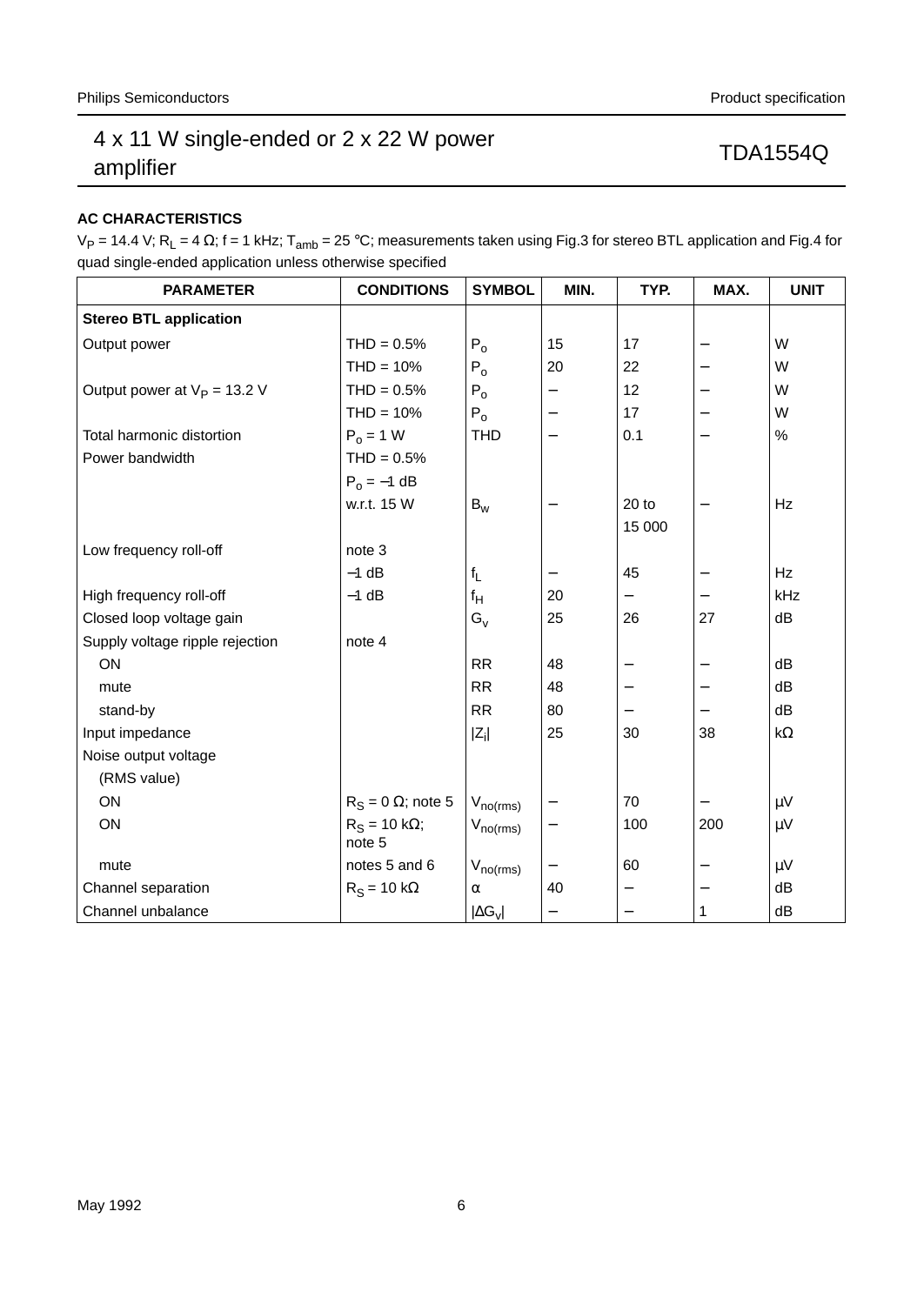| <b>PARAMETER</b>                | <b>CONDITIONS</b>              | <b>SYMBOL</b>        | MIN.                     | TYP.                     | MAX.                     | <b>UNIT</b> |
|---------------------------------|--------------------------------|----------------------|--------------------------|--------------------------|--------------------------|-------------|
| Quad single-ended application   |                                |                      |                          |                          |                          |             |
|                                 |                                |                      |                          |                          |                          |             |
| Output power                    | note 7                         |                      |                          |                          |                          |             |
|                                 | $THD = 0.5%$                   | $P_{0}$              | 4                        | 5                        | $\qquad \qquad -$        | W           |
|                                 | $THD = 10%$                    | $P_0$                | 5.5                      | 6                        | $\qquad \qquad -$        | W           |
| Output power at $R_L = 2 W$     | note 7                         |                      |                          |                          |                          |             |
|                                 | $THD = 0.5%$                   | $P_0$                | 7.5                      | 8.5                      | $\qquad \qquad -$        | W           |
|                                 | $THD = 10%$                    | $P_0$                | 10                       | 11                       |                          | W           |
| Total harmonic distortion       | $P_0 = 1$ W                    | <b>THD</b>           | —                        | 0.1                      |                          | %           |
| Low frequency roll-off          | note 3                         |                      |                          |                          |                          |             |
|                                 | $-3$ dB                        | $f_L$                | —                        | 45                       | $\qquad \qquad -$        | Hz          |
| High frequency roll-off         | $-1$ dB                        | $f_H$                | 20                       |                          |                          | kHz         |
| Closed loop voltage gain        |                                | $G_{V}$              | 19                       | 20                       | 21                       | dB          |
| Supply voltage ripple rejection | note 4                         |                      |                          |                          |                          |             |
| ON                              |                                | <b>RR</b>            | 48                       | $\overline{\phantom{0}}$ |                          | dB          |
| mute                            |                                | <b>RR</b>            | 48                       | $\qquad \qquad -$        | $\qquad \qquad -$        | dB          |
| stand-by                        |                                | <b>RR</b>            | 80                       | $\qquad \qquad -$        | $\overline{\phantom{m}}$ | dB          |
| Input impedance                 |                                | $ Z_i $              | 50                       | 60                       | 75                       | $k\Omega$   |
| Noise output voltage            |                                |                      |                          |                          |                          |             |
| (RMS value)                     |                                |                      |                          |                          |                          |             |
| ON                              | $R_S = 0 \Omega$ ; note 5      | $V_{\text{no(rms)}}$ |                          | 50                       |                          | $\mu V$     |
| ON                              | $R_S = 10 k\Omega$ ;<br>note 5 | $V_{no(rms)}$        | —                        | 70                       | 100                      | $\mu V$     |
| mute                            | notes 5 and 6                  | $V_{no(rms)}$        | —                        | 50                       |                          | $\mu V$     |
| Channel separation              | $R_S = 10 k\Omega$             | $\alpha$             | 40                       | $\qquad \qquad -$        |                          | dB          |
| Channel unbalance               |                                | $ \Delta G_{\rm V} $ | $\overline{\phantom{0}}$ |                          | 1                        | dB          |

### **Notes to the characteristics**

- 1. The circuit is DC adjusted at  $V_P = 6$  V to 18 V and AC operating at  $V_P = 8.5$  V to 18 V.
- 2. At 18 V <  $V_P$  < 30 V the DC output voltage  $\leq V_P/2$ .
- 3. Frequency response externally fixed.
- 4. Ripple rejection measured at the output with a source impedance of 0  $\Omega$  (maximum ripple amplitude of 2 V) and a frequency between 100 Hz and 10 kHz.
- 5. Noise voltage measured in a bandwidth of 20 Hz to 20 kHz.
- 6. Noise output voltage independent of  $R_S (V_1 = 0 V)$ .
- 7. Output power is measured directly at the output pins of the IC.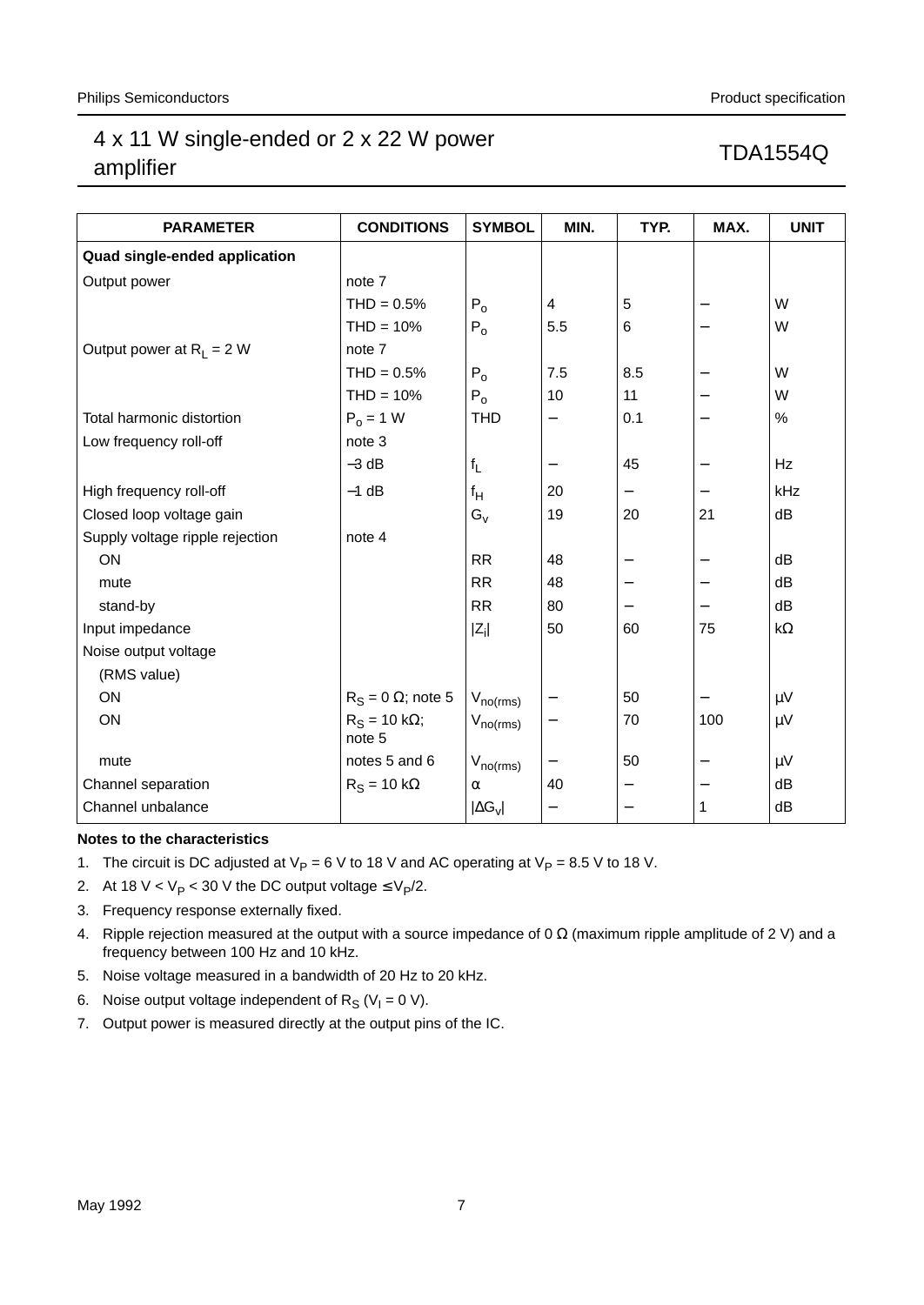## **APPLICATION INFORMATION**

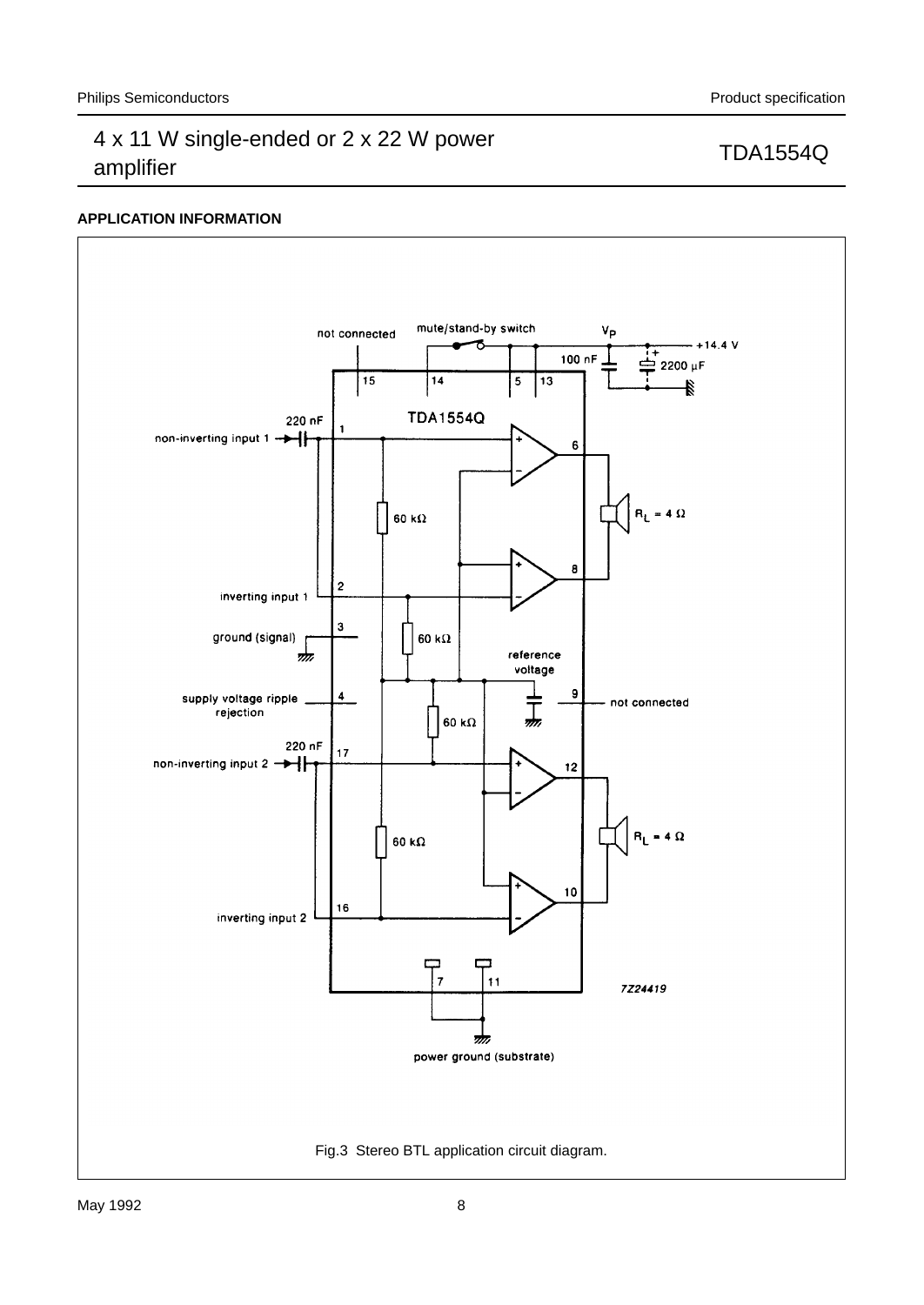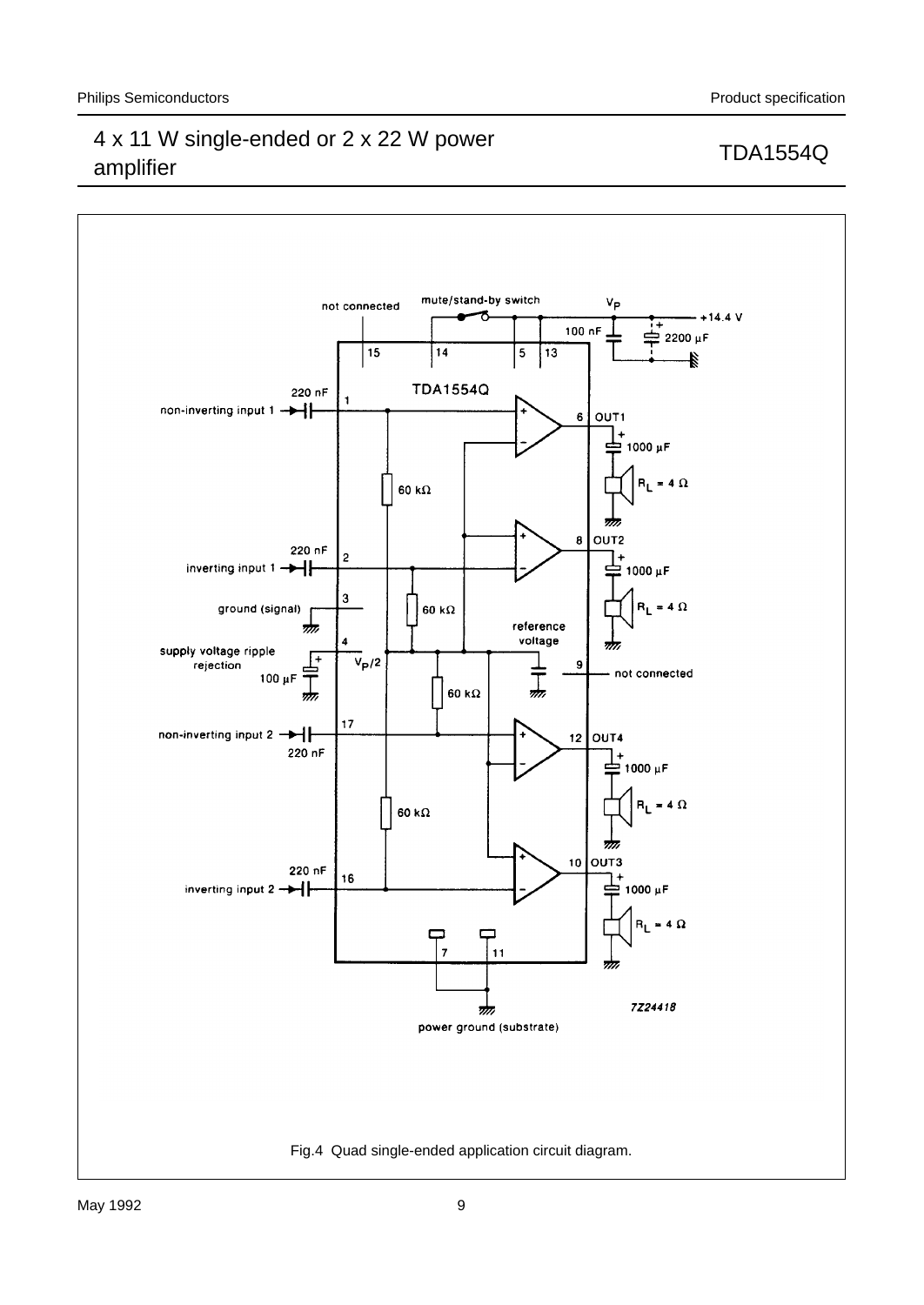## **PACKAGE OUTLINE**